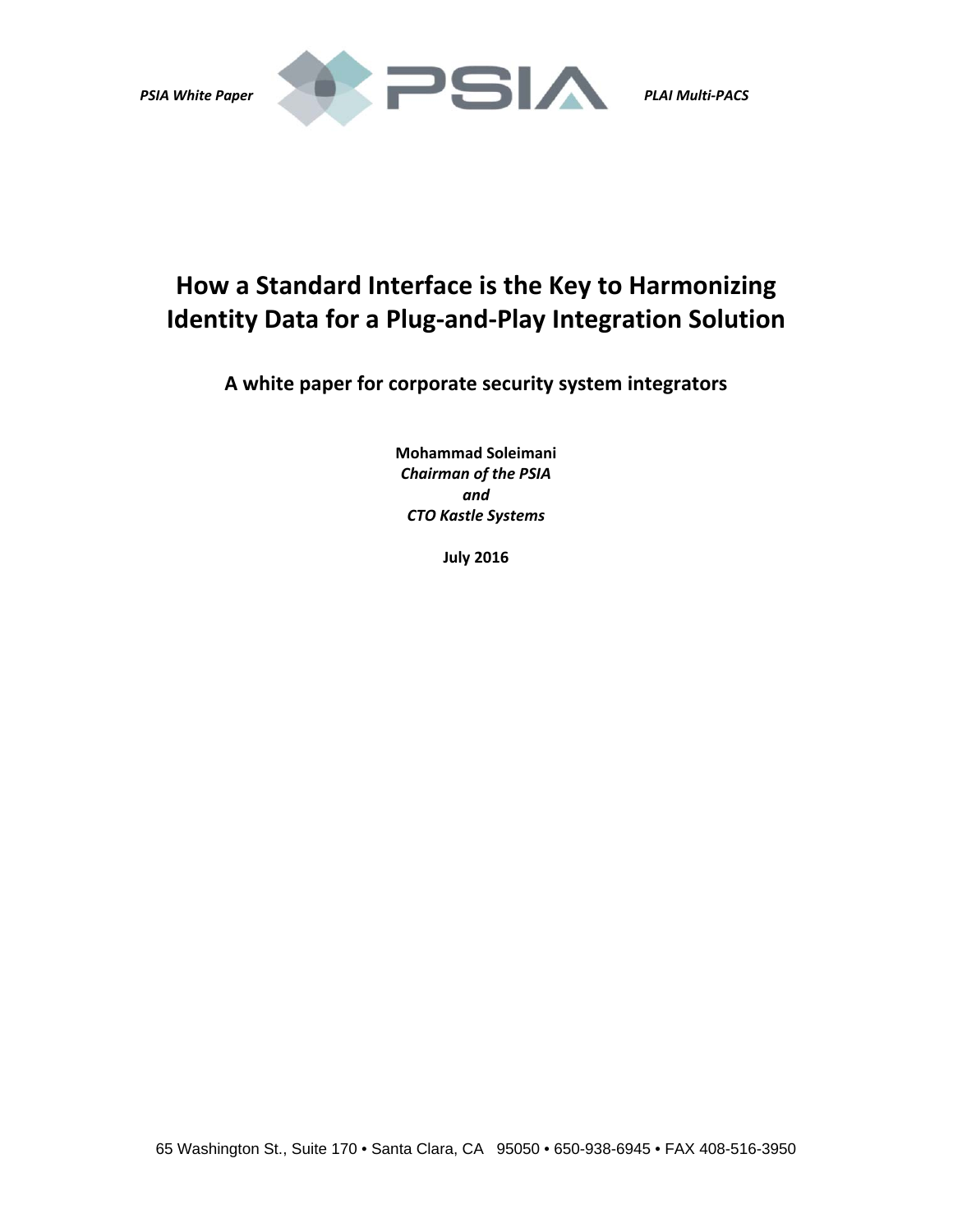

### **Abstract**

This white paper presents the use-cases and plug-and-play solution for enterprise and tenantbuilding environments where expanding corporations are challenged to manage multiple, often disparate logical access control systems, physical access control systems (PACS's), and vendors.

The need to extend corporate headquarters across multiple locations or campuses, or to lease office space in other buildings as a tenant, are typically signs of business success and growth. Integration business drivers may include:

- Company acquisitions or mergers.
- An increase in the number of personnel.
- Derived extensions of products or services.
- A domestic, or even global, need for remote sales offices, manufacturing facilities, and customer service locations.

However, as organizations expand beyond the primary corporate location, they face the task of integrating logical computer-based identities (which control access to the network) with physical identities (which control access to facilities and physical assets) across multiple PACS.

To meet this need, the Physical Security Interoperability Alliance (PSIA) created a specification that enables the harmonization of data across multi-PACS environments using a standard interface: the Physical-Logical Access Interoperability (PLAI) specification. This paper describes the PLAI solution, its application and benefits in multi-PACS environments, and demonstrates how one client implemented PLAI to solve the challenges they encountered in security system integration on a global scale.

# **A System Integration Problem**

In order to unlock the system barriers where seamless sharing of identity and credential data between PACS's is key, corporations are often subject to complex integrations with cumbersome and expensive approaches. Moreover, the departments that manage physical and logical systems within an organization may not be the same, or even in-sync with each other. These divisions make it even more difficult to manage and integrate logical access control systems and PACS's.

Nevertheless, growing businesses must ensure robust corporate security (both physical and logical) as well as employee access to company buildings, office suites, or restricted areas.

To counteract these obstacles, some companies may choose to standardize on a single-vendor. While this approach eliminates the need for heterogeneous interfaces, it lacks the adaptability and scalability for changing security needs and future prospects. Similarly inefficient, the "do-ityourself" method of integrating the application program interfaces (APIs) in-house is costly to develop and maintain.

These hurdles, common to multi-PACS's integrations, are fully overcome by the normalization of identity and credential information and its data sharing across systems through the PLAI standard interface.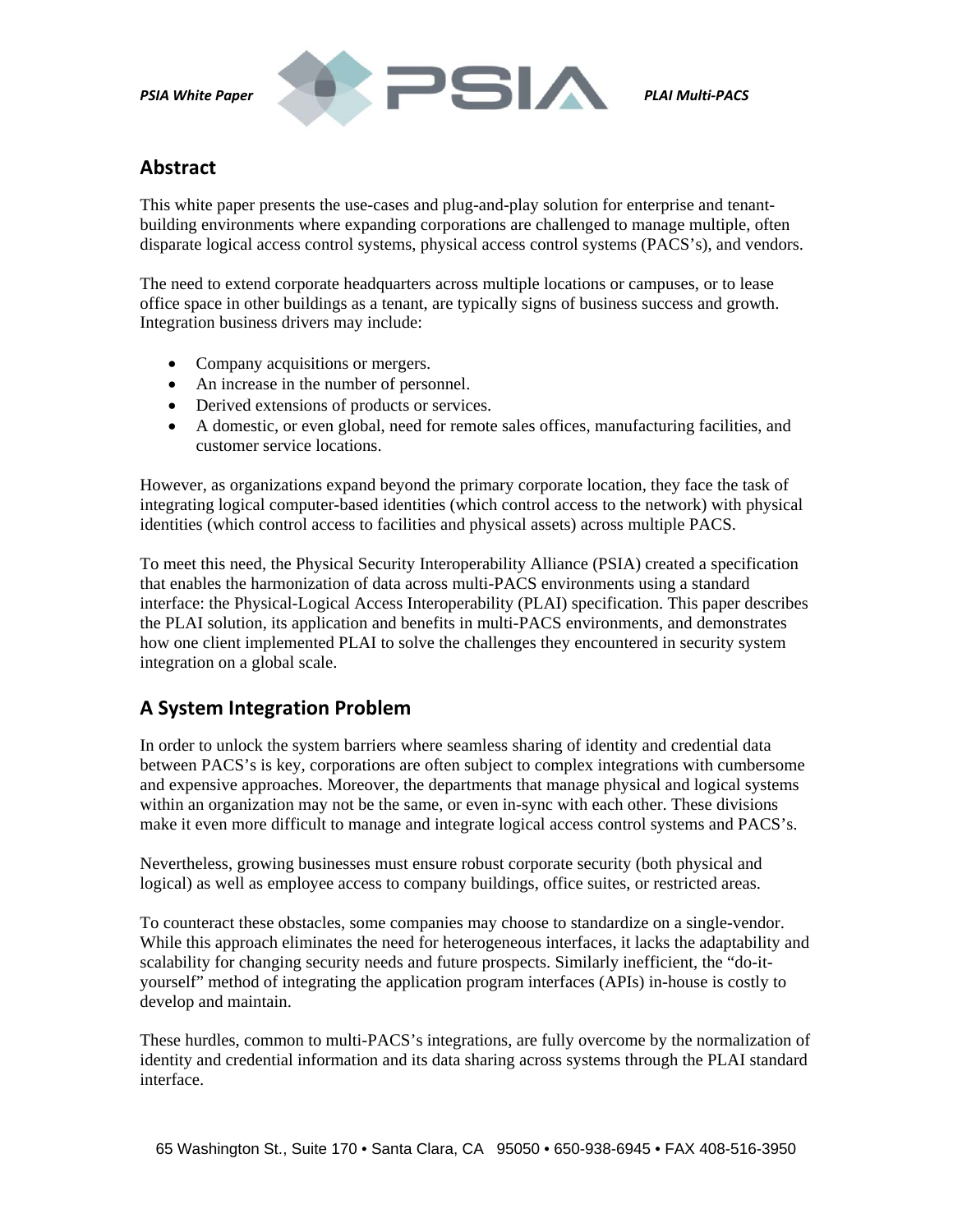

# **A PLAI Interoperability Solution**

PLAI relies on Lightweight Directory Access Protocol version 3 (LDAPv3), the widely adopted protocol, to unify logical and physical identities and uses Role-Based Access Control (RBAC) to provide access privileges to PACS at the enterprise level.<sup>1</sup> PLAI is built to be extensible, which makes not only adding additional features into the specification relatively easy, but also makes it so that users can customize and extend the features of PLAI if needed.

# **Use Case 1: Enterprise Environment Multi PACS's Integration**

Figure 1 shows how PLAI is implemented in a multi-PACS environment to support dynamic identity management and to communicate with each PACS over a well-defined HTTPS REpresentational State Transfer (REST) API.



#### **Figure 1**

Figure 1. Physical-Logical Access Interoperability (PLAI) provides dynamic identity management and harmonizes data between the logical access control system (authoritative source) and multiple PACS's.

In this scenario, a PLAI agent (REST client) using LDAPv3 provides access to an authoritative source (typically an HR management system, or an IT system such as Microsoft Active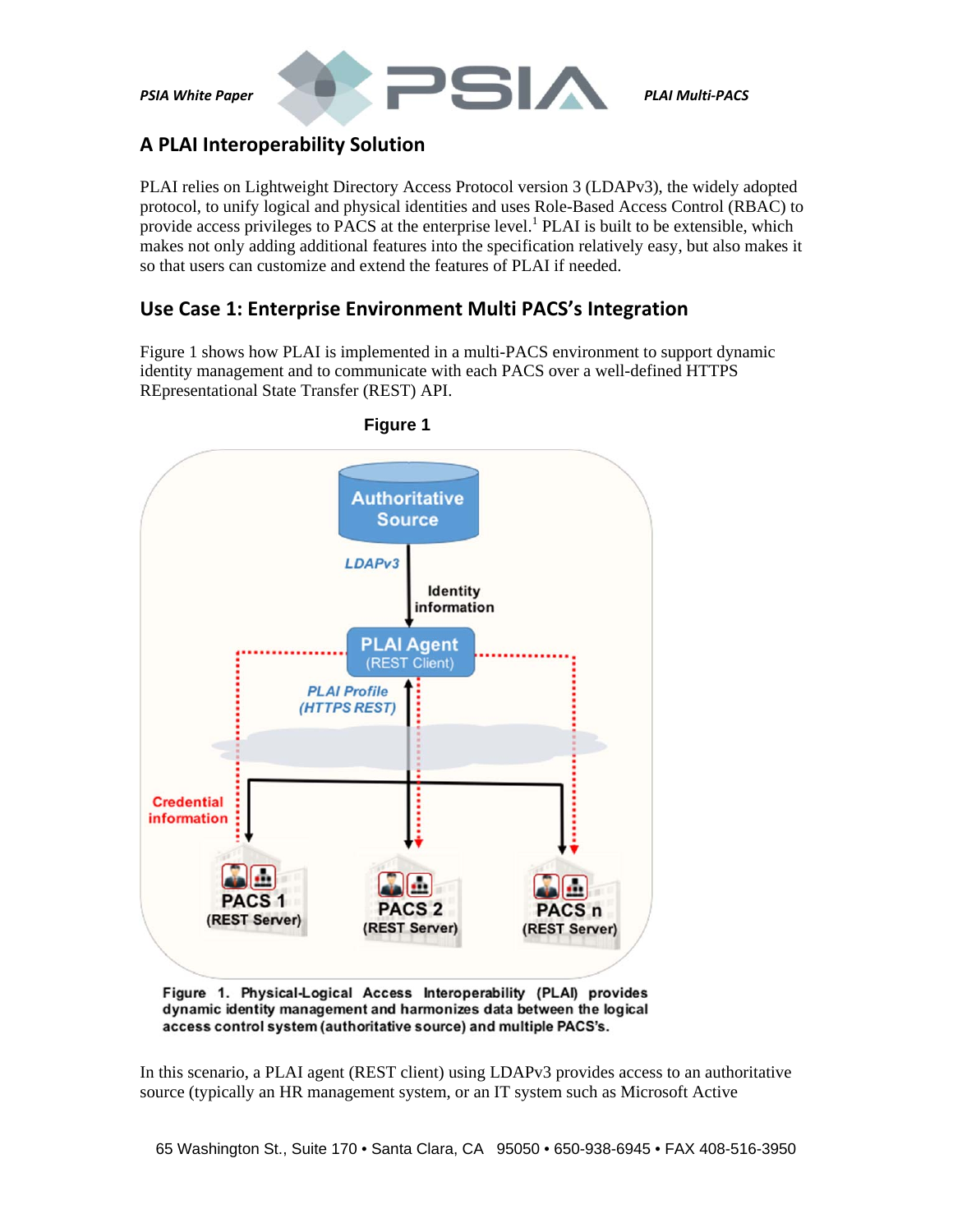

Directory) that is populated with each identity uniquely identified by a 128-bit universally unique identifier (UUID):

- First, these IT-assigned identities are passed to each PACS via the PLAI agent.
- Next, an identity is assigned a credential number by the "home" PACS (PACS 1 in this figure) for the credential holder.
- Lastly, the credential number is passed to all other PACS's via the PLAI agent.

The bi-directional flow of credential information allows individual access at the physical level and the identity to be shared across all PLAI-compliant PACS's. Moreover, RBAC allows for mapping logical identities and their privileges to physical identities. $2$ 

Roles that are already used within the authoritative source, such as a primary employee role (e.g., "IT employee", "HR", or "Executive" role) may be mapped to allow physical access to buildings, specific floors, or individual doors; entry is permitted or denied based on the user privileges for that role as provided from the authoritative source (i.e., access directory group membership).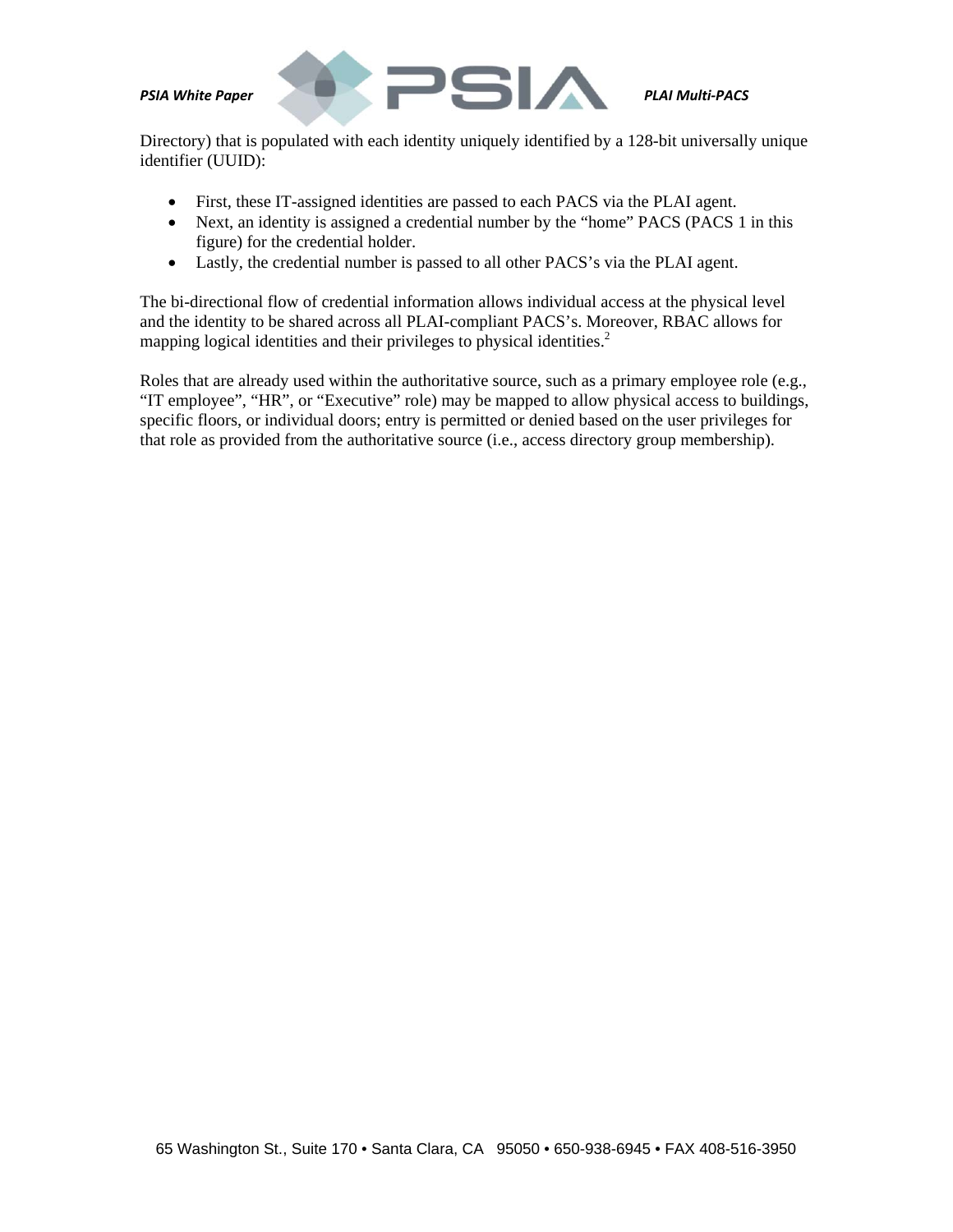

# **Use Case 2: Tenant‐Building Environment PACS's Integration**

The robustness of the PLAI standard interface and the adaptability of this approach in a multi-PACS environment also lends itself as the integration solution in tenant-building, security system management application as shown in Figure 2.



 **Figure 2** 

Figure 2. The PLAI agent serves as a bridge between the tenant and building PACS's and synchronizes identities and credentials in applications where a tenant is renting office space in a building.

Where a tenant (PACS 1 in Figure 2) is renting office space from a building (PACS 2 in Figure 2), the PLAI agent serves as the bridge between the PACS of the tenant and building, and provides a way to gracefully synchronize identities and credentials. With PLAI, all of the tenant identities are effectively shared with the building PACS. Doing so enables employee access not only to the tenant rental space, but also to the building perimeter accesses (i.e., exterior entrances, parking garage, and other external access locations.).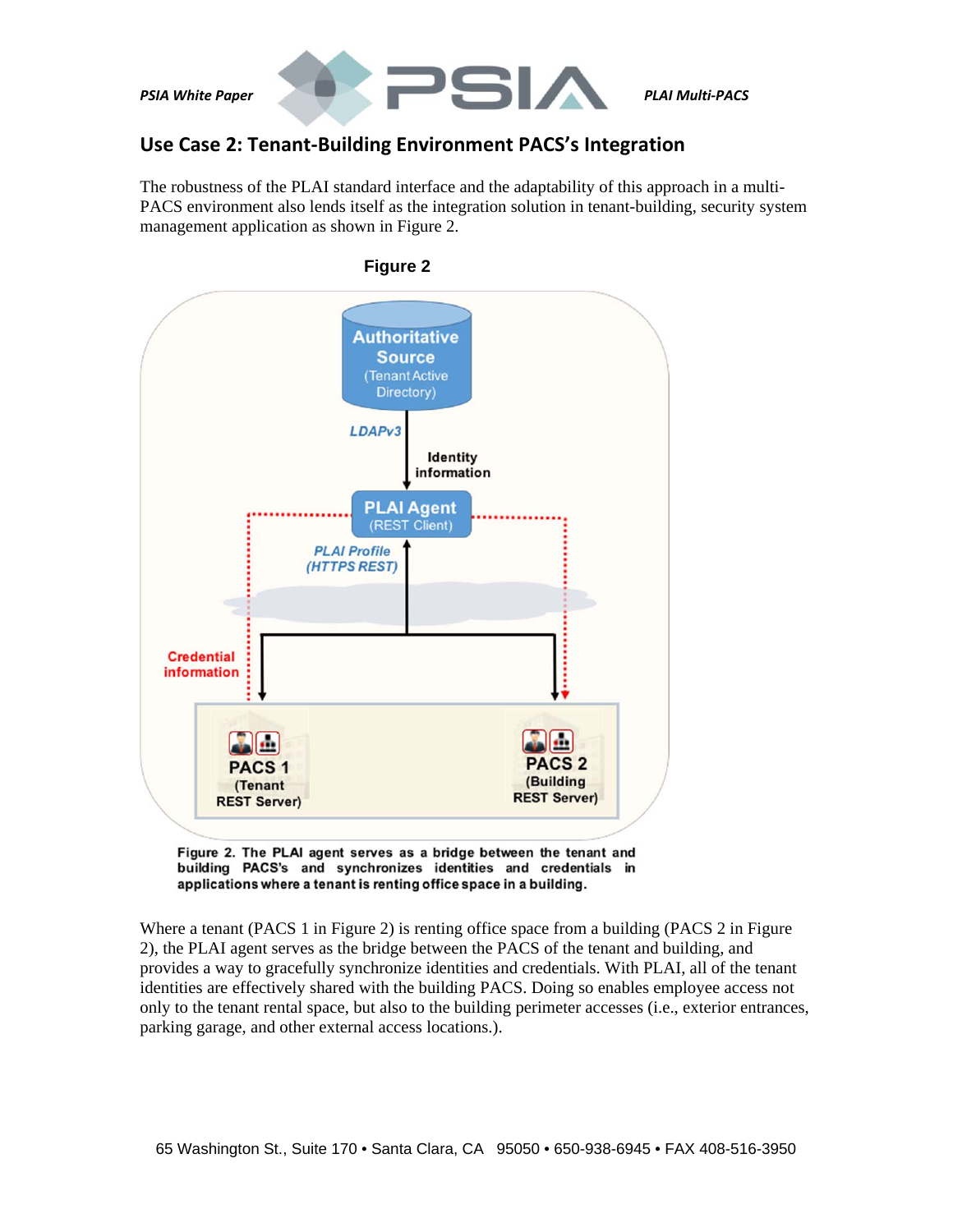

Provided that both (tenant and building) PACS's are PLAI-compliant, the advantages of the PLAI solution in this application include:

- The tenant maintains their preferred security system and gains building access transparently via PLAI as identities and credentials are passed to the host building PACS.
- The need to manually enter/update/remove tenant information into the host building PACS is eliminated.
- The need to replace the existing tenant PACS is avoided.
- The building is assured the provision of cost-effective perimeter security measures to the tenant through the automation of data synchronization with PLAI.
- The building security is enhanced overall when a tenant employee is terminated and perimeter access is consequently also dynamically revoked.

#### **Solution Benefits**

Whereas IT management systems are deploying a logical authoritative source or other trusted source solution, PLAI offers benefits such as:

- Clearly-defined specifications for security device communications, which offers significant cost savings on API development and potentially more resources for the development of new features and enhancements.
- Plug-and-play integration, which delivers a streamlined solution in lieu of costly and labor-intensive custom code and scripts.
- Common-event language interoperability, which provides a unified view of security data and the ability to trigger automated responses or alerts in other systems.
- Backwards compatibility, which ensures scalability with compliant devices regardless of version level.
- Robust specifications, which support operating system or application software upgrades with transparency and eliminate custom interface maintenance expenses.<sup>3</sup>

#### **Implementation Example**

#### *Why Microsoft Global Security chose PLAI*

Several organizations are bringing standardization and normalization of data into the enterprise world by implementing the PLAI specification into their security environments. One such example is Microsoft Global Security.

Microsoft Global Security, an active PSIA member, has been a participant in the organization's standards and interoperability activities for several years. When Microsoft acquired Nokia's phone business in 2013, they faced the challenge of scaling 25,000 additional identities, which included employees and contractors, across a global company footprint. With this acquisition, Microsoft needed to share identity information from an authoritative source (Active Directory) to the acquired PACS's and guarantee appropriate physical access privileges for traveling employees across various sites.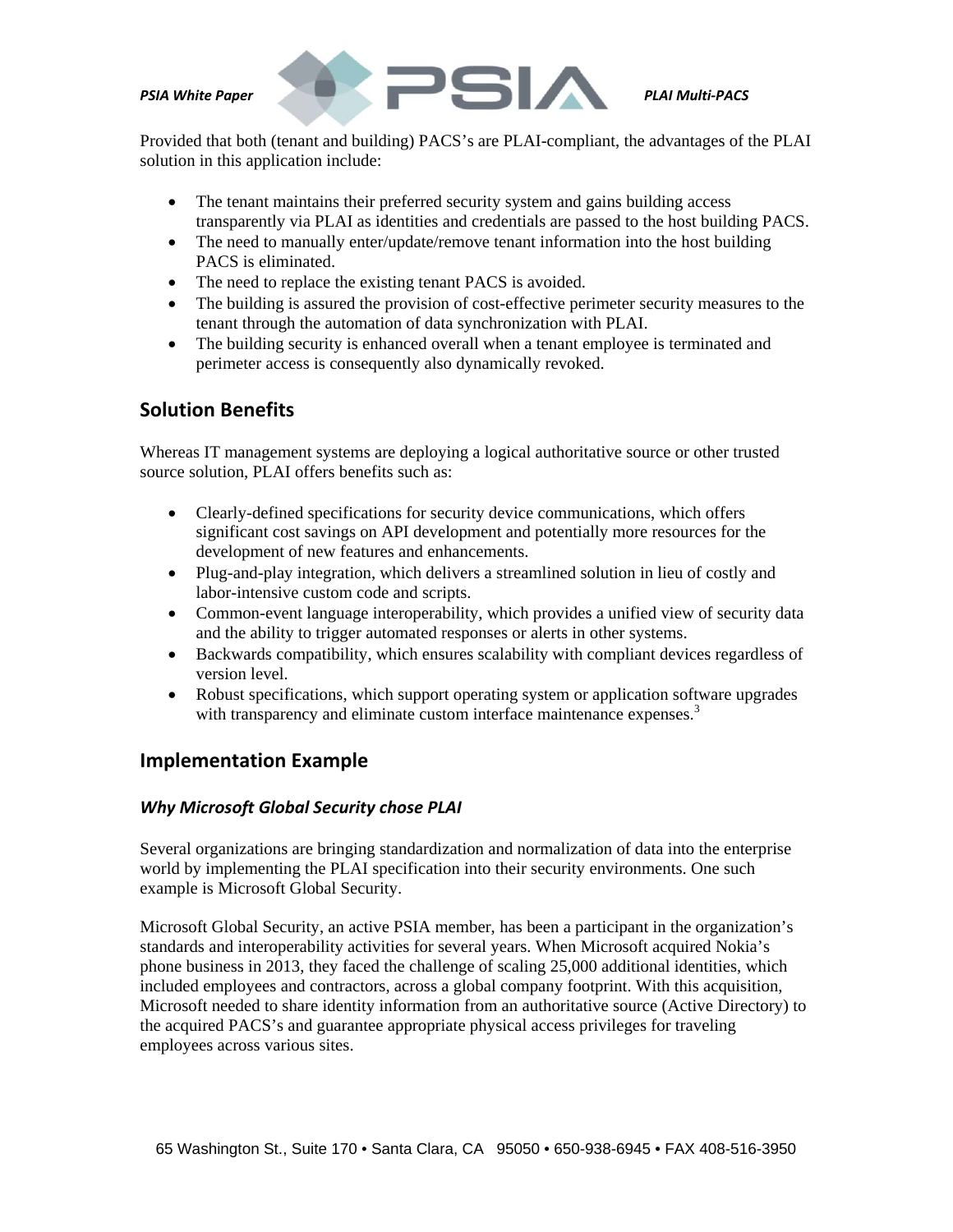

To ensure uncompromised network and physical access for some 250,000 employees in more than 100 countries, Microsoft Global Security committed to PLAI for seamless identity and credential information sharing. To help implement PLAI, Microsoft established a working partnership with RightCrowd Software.<sup>4</sup>

Formed in 2004, RightCrowd's mission was to develop software that solved identity integration problems by unifying PACS systems with HR and IT management systems. Currently working with Microsoft to make the PLAI solution standardized across its physical security domain, RightCrowd is utilizing its expertise in systems integration and its ability to harmonize data in multi-PACS environments with PLAI. By doing so, RightCrowd strives to meet Microsoft's needs today and support future industry applications through the PLAI standard interface.

#### **Summary**

In an enterprise environment, PLAI leverages identity and credential data sharing across PLAIcompliant PACS's and provides a way to secure identity in a physical security system by standardizing the approach for connecting to an authoritative source. The PLAI solution eliminates the need to manually integrate the authoritative source and PACS or to develop custom software.

Enterprises where the PACS's recognize employee identity across disparate systems gain efficiency in the process of hiring and terminating personnel, and also in revoking access privileges for contract employees with short duration work assignments. In these cases, PLAI also eliminates the need to replace PACS's, or integrate systems through an otherwise laborious process, whether manual or through software development in these applications.<sup>5</sup>

PLAI is the key for harmonizing identity data in multi-PACS environments such as:

- For companies with different PACS vendors (common in business acquisitions or in organizations with regional or international presence), and where employee access to multiple facilities is required, PLAI ensures a plug-and-play integration.
- For a tenant-building application, the PLAI interface offers uncompromised building security at minimal expense and effort.

With PLAI, implementing an integration solution in multi-PACS environments and managing corporate security access needs through the harmonization of data offers a quick, cost-efficient, and scalable approach.

### **Moving Forward**

More than 65 physical security manufacturers and systems integrators have been involved in advancing standards through the PSIA. Most of the leading access control companies are engaged in the development of the PLAI specification. Their focus is on promoting interoperability of IPenabled security devices and systems and developing open specifications pertaining to networked physical security technology.<sup>6</sup>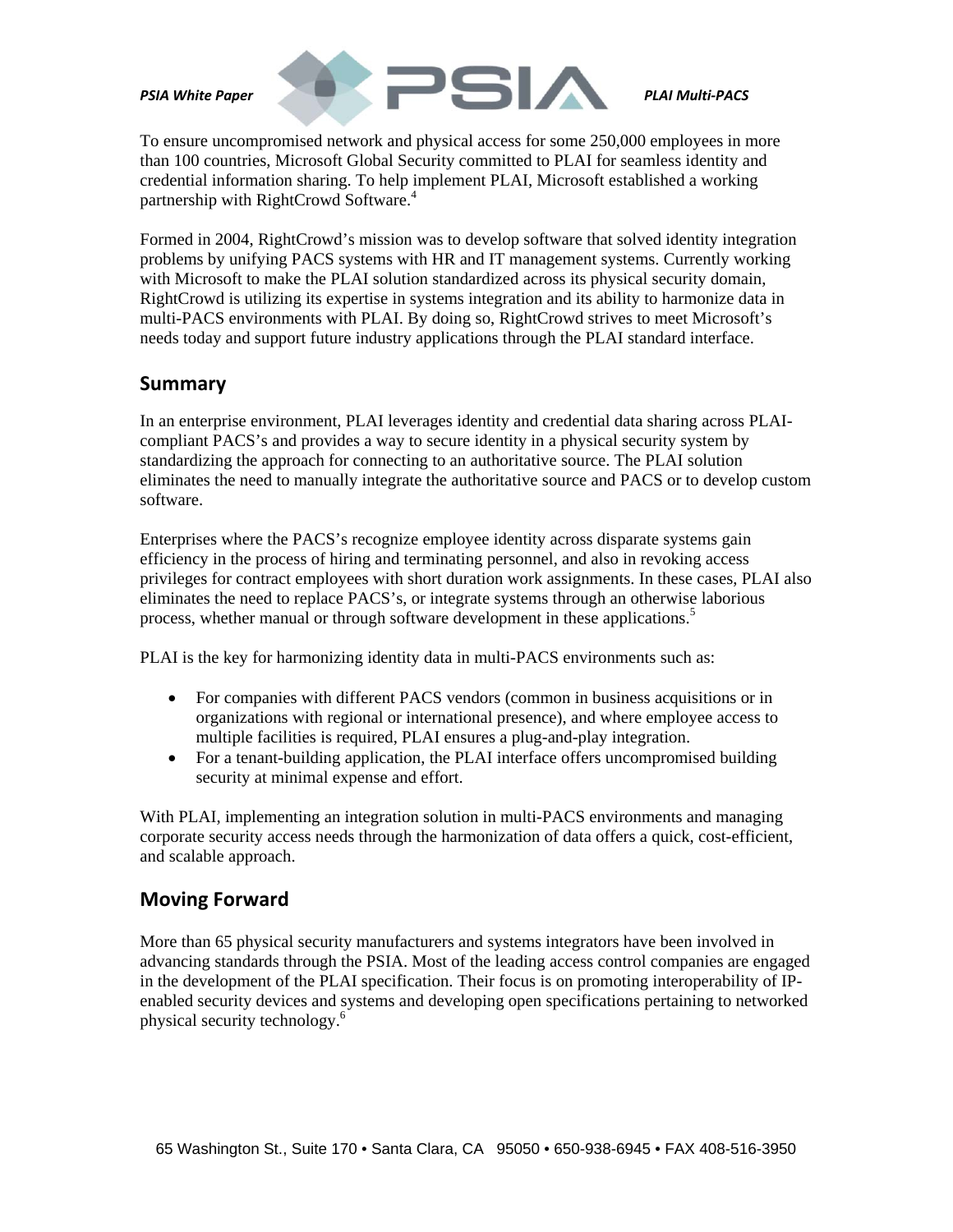

Various use cases of PLAI have been demonstrated at ISC West (April 2016) and ASIS (September 2016). Extensions to the specification are continually being evaluated within the PSIA PLAI Working Group to enhance its functionality. Other vendors actively involved in the development of PLAI include Tyco, Lenel, Honeywell, Kastle Systems, Stanley Security, RightCrowd, AlertEnterprise!, and Gallagher.

To become a member, or for PLAI specification details and other documentation to help meet your integration needs, please visit the PSIA website: http://www.psialliance.org.

#### **References**

 $\overline{a}$ 

<sup>1</sup> PSIA Alliance, "Physical/Logical Access Interoperability," PSIA Specifications and Documents.

Retrieved from<br>http://psialliance.org/documents/PSIAPhysicalLogicalAccessInteroperability.pdf.

http://psial.org/documents/Political Accessions/Poetical Accessions. Poetical Accessions. Accessional, IEEE M. Soleimani, T. Weil, and E. Coyne, "Behind Closed Doors: Let's PLAI," *IT Professional*, IEEE Computer Society, vol. 17, issue 3. May-June 2015, pp. 64-67.

<sup>3</sup> PSIA Alliance, "Backgrounder: The PSIA Family of Specifications," PSIA Specifications and

Documents. Retrieved from <u>http://psialliance.org/SpecificationsOverview.html</u>.<br><sup>4</sup> "Managing identities across the security continuum," *Security Buyer*, 31 Oct. 2014. Retrieved from http://www.securitybuyer.com/?p=3629.

P. Rothman, "Examining the Impact of PLAI," *Security InfoWatch*, 7 April 2015. Interview with D. Bunzel, PSIA Executive Director. Retrieved from

http://www.securityinfowatch.com/article/12056742/examining-the-impact-of-plai.<br><sup>6</sup> PSIA Alliance, "Organization," PSIA About the Organization. Retrieved from

http://www.psialliance.org/org.html.

*Mohammad Soleimani is CTO at Kastle Systems and chairman of PSIA. He may be contacted at msoleimani@kastle.com.* 

# **Appendix – PLAI Specification XML Code Sample**

Credential Holder XML

The below PLAI specification XML sample shows the structure and parameters for the credential holder information.

```
<?xml version="1.0"?> 
<CredentialHolderInfo version="1.0" xmlns="urn:psialliance-org"> 
  <ID>0</sub><(ID) <UID>{984bc251-c288-435d-bb13-2123b1590551}</UID> 
   <Name>One, AD</Name> 
   <GivenName>AD</GivenName> 
   <Surname>One</Surname> 
   <State>Active</State> 
   <RoleIDList> 
     <RoleID> 
       <GUID>{0750113c-00a6-4c5e-adf2-cced50e3dedd}</GUID> 
     </RoleID> 
     <RoleID> 
       <GUID>{e2730892-2a19-4b90-b904-0fef3801e245}</GUID> 
     </RoleID> 
     <RoleID> 
       <GUID>{7ce118bd-4851-4b3f-b705-bf2e8521a783}</GUID> 
     </RoleID>
```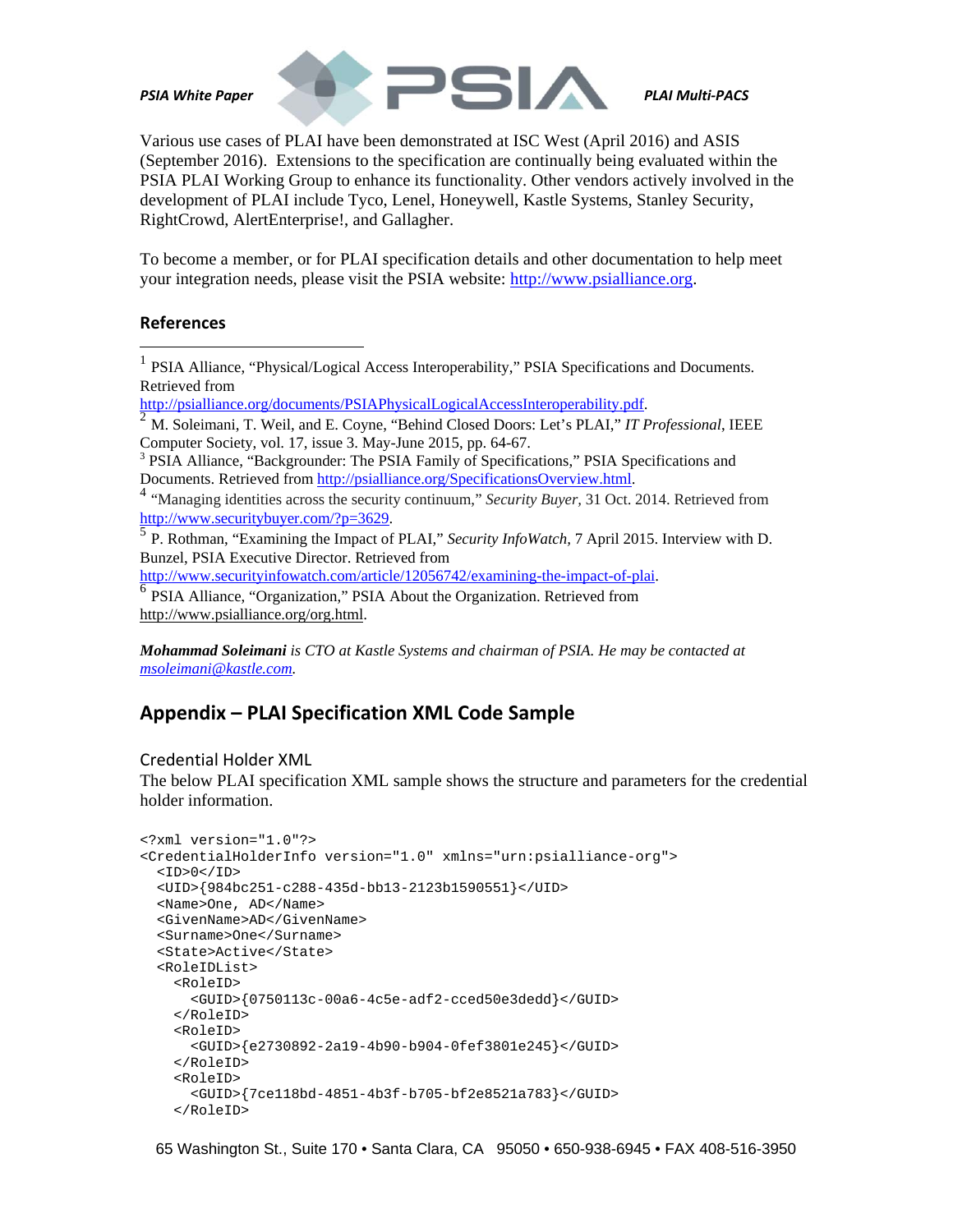

 $\overline{a}$ 



```
<RoleID> 
       <GUID>{cdeafdb2-bc11-4cde-9d37-40eefcd77893}</GUID> 
     </RoleID> 
   </RoleIDList> 
   <AttributeList> 
     <Attribute> 
       <Name>/psialliance.org/AreaControl.CredentialHolderAttribute/Email</Name> 
       <Value>adone@xyz.testing</Value> 
     </Attribute> 
   </AttributeList> 
</CredentialHolderInfo>
```
#### Metadata Event

The below PLAI metadata event XML sample shows a credential being assigned to a credential holder.

```
<?xml version="1.0" encoding="utf-8"?> 
<AreaControlEvent xmlns="urn:psialliance-org">

<MetadataHeader> 
       <MetaVersion>1</MetaVersion> 
       <MetaID>/psialliance.org/AreaControl.Credential/assigned.assigned/{3ba84fdf-
129a-4ee2-b357-2ef7217e6e0c}</MetaID> 
       <MetaSourceID>{661da097-ba20-4416-a465 b33318179235}</MetaSourceID> 
       <MetaSourceLocalID>0</MetaSourceLocalID> 
       <MetaTime>2015-07-06T03:32:03.757Z</MetaTime> 
       <MetaPriority>4</MetaPriority>

</MetadataHeader>

<EventData> 
       <CredentialInfoList> 
              <CredentialInfo> 
                     <ID>0</ID> 
                     <UID>{3ba84fdf-129a-4ee2-b357-2ef7217e6e0c}</UID> 
                     <SourceUID>{661da097-ba20-4416-a465 
                     b33318179235}</SourceUID> 
                     <AssignedToID><GUID>{b944c772-5c15-4b9f-94c8-d01c41b0b2dd}</GUID> 
</AssignedToID> 
                     <State>Active</State> 
                     <IdentifierInfoList> 
                            <IdentifierInfo> 
                                   <Type>Card</Type> 
                                   <Value>3</Value> 
                                   <ValueEncoding>Decimal</ValueEncoding> 
                                  <Format><Name>26 bit</Name></Format> 
                                   <CardComponentList> 
                                          <IdentifierCardComponentInfo> 
                                                 <Type>FacilityCode</Type> 
                                                 <Value>123</Value> 
                                                 <ValueEncoding>Decimal</ValueEncoding> 
                                          </IdentifierCardComponentInfo> 
                                          <IdentifierCardComponentInfo> 
                                                 <Type>CardNum</Type> 
                                                 <Value>3</Value> 
                                                 <ValueEncoding>Decimal</ValueEncoding> 
                                          </IdentifierCardComponentInfo>
```